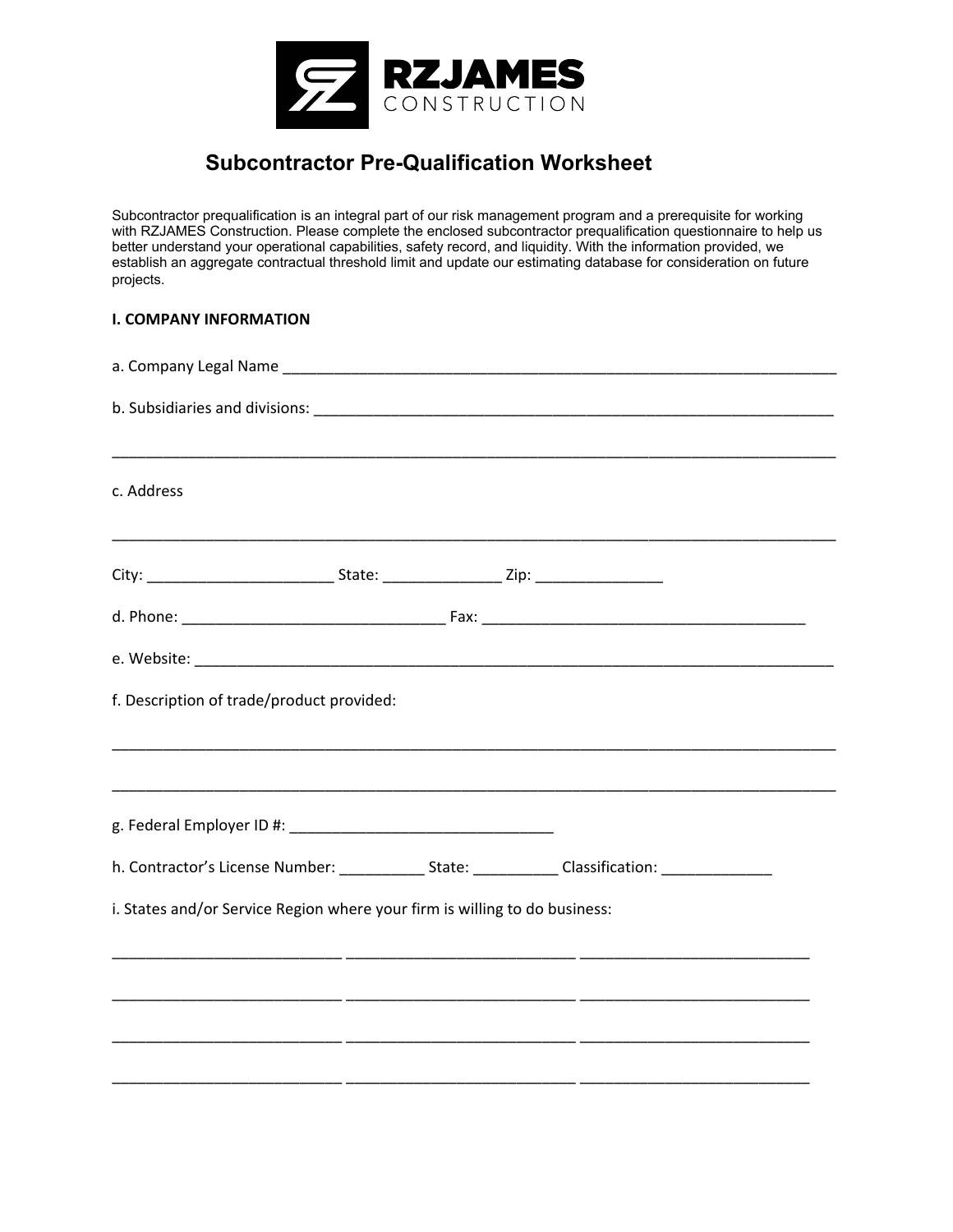| j. Company type: $\Box$ Corporation                                                                                                                                                                                                         |                                                                                            | $\Box$ Partnership | LLC           |
|---------------------------------------------------------------------------------------------------------------------------------------------------------------------------------------------------------------------------------------------|--------------------------------------------------------------------------------------------|--------------------|---------------|
|                                                                                                                                                                                                                                             | Wholly-Owned Subsidiary  Sole Proprietor                                                   |                    | Joint Venture |
|                                                                                                                                                                                                                                             |                                                                                            |                    |               |
|                                                                                                                                                                                                                                             |                                                                                            |                    |               |
|                                                                                                                                                                                                                                             |                                                                                            |                    |               |
|                                                                                                                                                                                                                                             |                                                                                            |                    |               |
|                                                                                                                                                                                                                                             | o. Officers and Owners (list all officers and all owners with greater than 10% ownership): |                    |               |
| <b>Name Title Ownership %</b>                                                                                                                                                                                                               |                                                                                            |                    |               |
|                                                                                                                                                                                                                                             |                                                                                            |                    |               |
|                                                                                                                                                                                                                                             |                                                                                            |                    |               |
|                                                                                                                                                                                                                                             |                                                                                            |                    |               |
|                                                                                                                                                                                                                                             |                                                                                            |                    |               |
|                                                                                                                                                                                                                                             |                                                                                            |                    |               |
|                                                                                                                                                                                                                                             | p. Has your firm gone through an ownership change in the last 12 months?                   |                    |               |
| No.<br><b>The Contract of the Contract of the Contract of the Contract of the Contract of the Contract of the Contract of the Contract of the Contract of the Contract of the Contract of the Contract of the Contract of the Contract </b> | Yes If yes, please explain:                                                                |                    |               |
|                                                                                                                                                                                                                                             | q. Primary points of contact within your organization:                                     |                    |               |
| <b>Department</b>                                                                                                                                                                                                                           | E-mail                                                                                     | <b>Name</b>        | Phone # Fax # |
|                                                                                                                                                                                                                                             |                                                                                            |                    |               |
|                                                                                                                                                                                                                                             |                                                                                            |                    |               |
|                                                                                                                                                                                                                                             |                                                                                            |                    |               |
|                                                                                                                                                                                                                                             |                                                                                            |                    |               |
| <b>II. SAFETY INFORMATION</b>                                                                                                                                                                                                               |                                                                                            |                    |               |
|                                                                                                                                                                                                                                             | a. Provide your worker's compensation experience modification factors for the last 3 years |                    |               |

\_\_\_\_\_\_\_\_\_\_\_\_\_\_\_\_\_\_\_\_\_\_ \_\_\_\_\_\_\_\_\_\_\_\_\_\_\_\_\_\_\_\_\_\_ \_\_\_\_\_\_\_\_\_\_\_\_\_\_\_\_\_\_\_\_\_\_